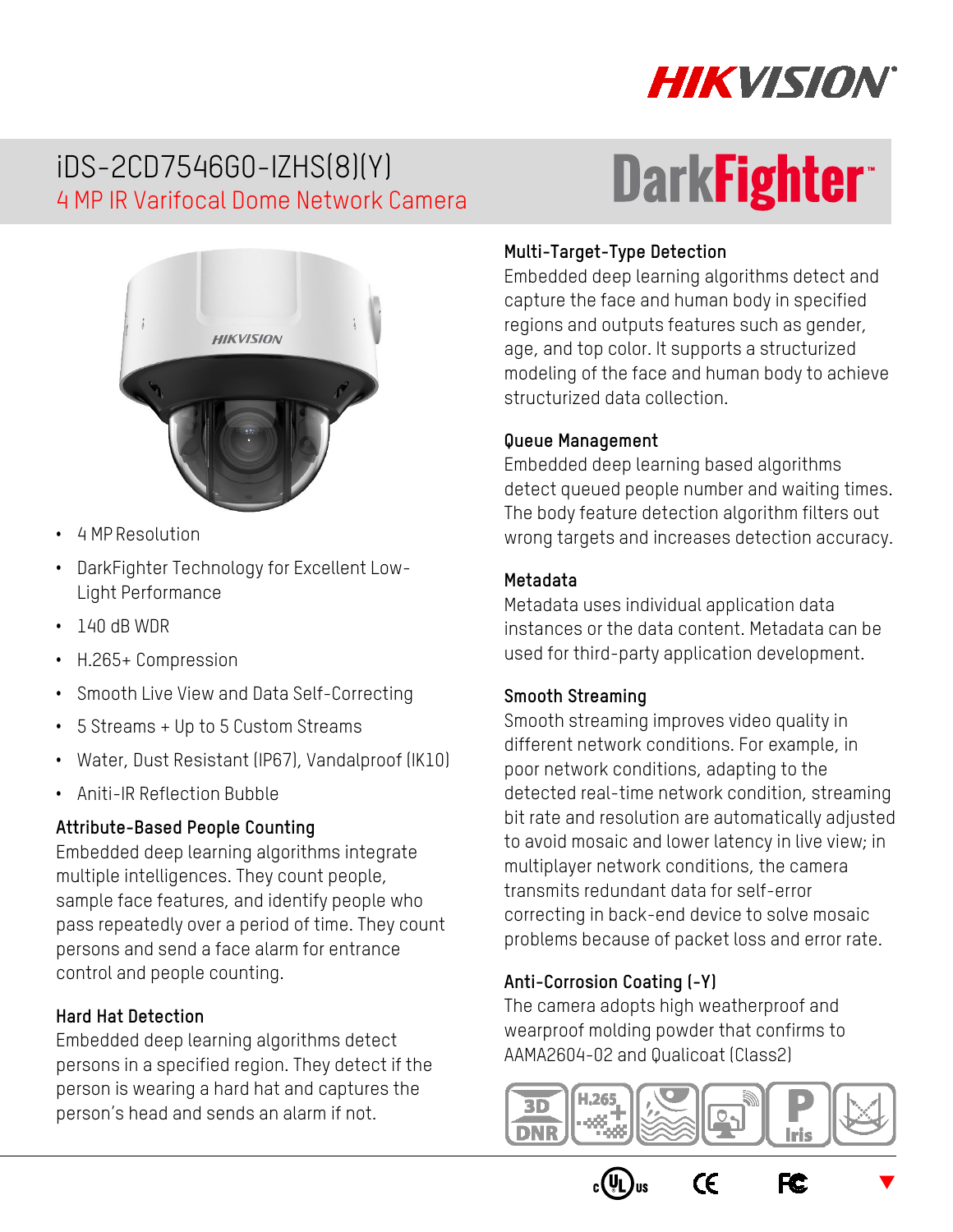specifications and uses two-layer special spraying technology, so its surface has excellent long-term anti-corrosion performance and physical protection function. All exposed screws use SUS316 material and feature high anticorrosion performance. The camera meets anticorrosion requirements NEMA 250-2018.

### **Specifications**

#### **Available Models**

iDS-2CD7546G0-IZHS: 2.8 mm–12 mm lens

iDS-2CD7546G0-IZHSY: 2.8 mm–12 mm lens, RS-485, anti-corrosion

iDS-2CD7546G0-IZHS8: 8 mm–32 mm lens

|                                                                                                          |                                  | iDS-2CD7546G0-IZHS<br><b>iDS-2CD7546G0-IZHSY</b>                                                        | iDS-2CD7546G0-IZHS8 |  |  |  |
|----------------------------------------------------------------------------------------------------------|----------------------------------|---------------------------------------------------------------------------------------------------------|---------------------|--|--|--|
|                                                                                                          | Camera                           |                                                                                                         |                     |  |  |  |
|                                                                                                          | Image Sensor                     | 1/1.8" progressive scan CMOS                                                                            |                     |  |  |  |
|                                                                                                          | Color $\omega f/1.2$             | $0.001$ lux                                                                                             | $---$               |  |  |  |
|                                                                                                          | $B/W$ @ $f/1.2$                  | $0.0003$ lux                                                                                            | $- - -$             |  |  |  |
|                                                                                                          | Color $\overline{a}$ $f/2.5$     | $0.0043$ lux                                                                                            | $---$               |  |  |  |
| Minimum                                                                                                  | $B/W$ @ $f/2.5$                  | $0.0013$ lux                                                                                            | $\frac{1}{2}$       |  |  |  |
| Illumination                                                                                             | Color $\overline{a}$ $f/1.7$     | $---$                                                                                                   | $0.002$ lux         |  |  |  |
| [w/AGC on]                                                                                               | $B/W$ @ $f/1.7$                  | $---$                                                                                                   | $0.0006$ lux        |  |  |  |
|                                                                                                          | Color $\overline{\omega f/1.73}$ | $- - -$                                                                                                 | $0.0021$ lux        |  |  |  |
|                                                                                                          | B/W @ f/1.73                     | $---$                                                                                                   | 0.00062 lux         |  |  |  |
|                                                                                                          | Shutter Speed                    | 1 s to 1/100,000 s                                                                                      |                     |  |  |  |
|                                                                                                          | <b>Slow Shutter</b>              | Yes                                                                                                     |                     |  |  |  |
|                                                                                                          | P/N                              | P/N                                                                                                     |                     |  |  |  |
|                                                                                                          | Wide Dynamic Range               | 140dB                                                                                                   |                     |  |  |  |
|                                                                                                          | Day/Night                        | IR cut filter                                                                                           |                     |  |  |  |
|                                                                                                          | Angle Adjustment                 | Pan: 0° to 355°, tilt: 0° to 75°, rotate: 0° to 355°                                                    |                     |  |  |  |
|                                                                                                          | Power-Off Memory                 | Yes                                                                                                     |                     |  |  |  |
|                                                                                                          | <b>Flash Memory</b>              | 8 <sub>GB</sub>                                                                                         |                     |  |  |  |
|                                                                                                          | RAM                              | 2 <sub>GB</sub>                                                                                         |                     |  |  |  |
|                                                                                                          | Lens                             |                                                                                                         |                     |  |  |  |
|                                                                                                          | Focus                            | Auto, semi-auto, manual                                                                                 |                     |  |  |  |
|                                                                                                          | Lens                             | $2.8$ mm to $12$ mm                                                                                     | 8 mm to 32 mm       |  |  |  |
|                                                                                                          | Horizontal                       | 114.5° to 41.8°                                                                                         | 42.5° to 15.1°      |  |  |  |
| <b>FOV</b>                                                                                               | Vertical                         | 59.3° to 23.6°                                                                                          | 23.3° to 8.64°      |  |  |  |
|                                                                                                          | Diagonal                         | 141.1° to 48°                                                                                           | 49.6° to 17.3°      |  |  |  |
|                                                                                                          | Aperture                         | $f/1.2$ to $f/2.5$                                                                                      | $f/1.7$ to $f/1.73$ |  |  |  |
|                                                                                                          | Lens Mount                       | Integrated                                                                                              |                     |  |  |  |
|                                                                                                          | <b>Blue Glass Module</b>         | Blue glass module to reduce ghost phenomenon                                                            |                     |  |  |  |
|                                                                                                          | P-Iris                           | Yes                                                                                                     |                     |  |  |  |
|                                                                                                          | Illuminator                      |                                                                                                         |                     |  |  |  |
|                                                                                                          | IR Range                         | $98'$ (30 m)                                                                                            | $164'$ (50 m)       |  |  |  |
|                                                                                                          | Wavelength                       | 850 nm                                                                                                  |                     |  |  |  |
|                                                                                                          | Smart Supplement Light           | Yes                                                                                                     |                     |  |  |  |
|                                                                                                          | Video                            |                                                                                                         |                     |  |  |  |
|                                                                                                          | Maximum Resolution               | $2680 \times 1520$                                                                                      |                     |  |  |  |
|                                                                                                          | Main Stream                      | 50 Hz: 25 fps (2680 × 1520, 2560 × 1440, 1920 × 1080, 1280 × 720)                                       |                     |  |  |  |
|                                                                                                          |                                  | 60 Hz: 30 fps (2680 × 1520, 2560 × 1440, 1920 × 1080, 1280 × 720)                                       |                     |  |  |  |
|                                                                                                          | Sub-Stream                       | 50 Hz: 25 fps (704 × 576, 640 × 480)                                                                    |                     |  |  |  |
|                                                                                                          |                                  | 60 Hz: 30 fps (704 × 480, 640 × 480)                                                                    |                     |  |  |  |
|                                                                                                          | Third Stream                     | 50 Hz: 25 fps (1920 × 1080, 1280 × 720, 704 × 576, 640 × 480)                                           |                     |  |  |  |
|                                                                                                          |                                  | 60 Hz: 30 fps (1920 × 1080, 1280 × 720, 704 × 480, 640 × 480)                                           |                     |  |  |  |
|                                                                                                          | Fourth Stream                    | 50 Hz: 25 fps (1920 × 1080, 1280 × 720, 704 × 576, 640 × 480)                                           |                     |  |  |  |
|                                                                                                          |                                  | 60 Hz: 30 fps (1920 × 1080, 1280 × 720, 704 × 480, 640 × 480)                                           |                     |  |  |  |
|                                                                                                          | Fifth Stream                     | 50 Hz: 25 fps (704 × 576, 640 × 480)                                                                    |                     |  |  |  |
|                                                                                                          |                                  | 60 Hz: 30 fps $(704 \times 480, 640 \times 480)$                                                        |                     |  |  |  |
|                                                                                                          | Custom Stream                    | 50 Hz: 25 fps (1920 × 1080, 1280 × 720, 704 × 576, 640 × 480)                                           |                     |  |  |  |
|                                                                                                          |                                  | 60 Hz: 30 fps (1920 × 1080, 1280 × 720, 704 × 480, 640 × 480)<br>Main stream: H.265+/H.265/H.264+/H.264 |                     |  |  |  |
| Video Compression<br>Sub-stream/third stream/fourth stream/fifth stream/custom stream: H.265/H.264/MJPEG |                                  |                                                                                                         |                     |  |  |  |
| Video Bit Rate                                                                                           |                                  |                                                                                                         |                     |  |  |  |
|                                                                                                          | <b>H.264 Type</b>                | 32 Kbps to 16 Mbps<br>Baseline Profile/Main Profile/High Profile                                        |                     |  |  |  |
|                                                                                                          | H.265 Type                       |                                                                                                         |                     |  |  |  |
|                                                                                                          |                                  |                                                                                                         |                     |  |  |  |
|                                                                                                          | $H.264+$<br>$H.265+$             | Main Stream supports<br>Main Stream supports                                                            |                     |  |  |  |
|                                                                                                          |                                  |                                                                                                         |                     |  |  |  |

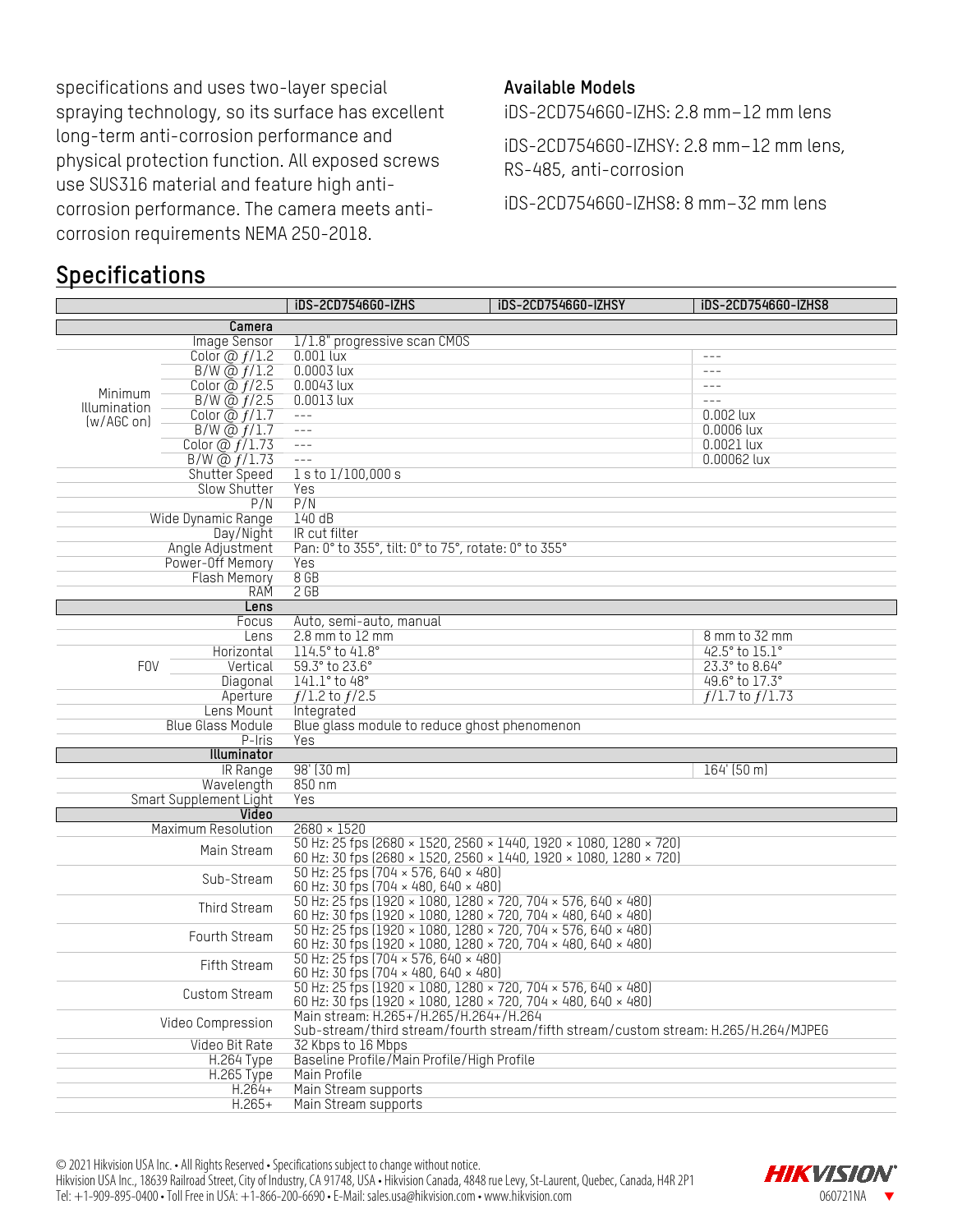### **Specifications** (continued)

|                                       | iDS-2CD7546G0-IZHS                                                                                            | iDS-2CD7546G0-IZHSY              | iDS-2CD7546G0-IZHS8                                                                                                                                                                                          |
|---------------------------------------|---------------------------------------------------------------------------------------------------------------|----------------------------------|--------------------------------------------------------------------------------------------------------------------------------------------------------------------------------------------------------------|
|                                       | <b>Video</b> (continued)                                                                                      |                                  |                                                                                                                                                                                                              |
| <b>Bit Rate Control</b>               | CBR/VBR                                                                                                       |                                  |                                                                                                                                                                                                              |
| <b>Stream Type</b>                    | Main stream/sub-stream/third stream/fourth stream/fifth stream/custom stream                                  |                                  |                                                                                                                                                                                                              |
| Scalable Video Coding (SVC)           | H.265 and H.264 support                                                                                       |                                  |                                                                                                                                                                                                              |
| Region of Interest (ROI)              | 4 fixed regions for each stream                                                                               |                                  |                                                                                                                                                                                                              |
| Audio                                 |                                                                                                               |                                  |                                                                                                                                                                                                              |
| <b>Environment Noise Filtering</b>    | Yes                                                                                                           |                                  |                                                                                                                                                                                                              |
| Audio Sampling Rate                   | 8 kHz/16 kHz/32 kHz/44.1 kHz/48 kHz                                                                           |                                  |                                                                                                                                                                                                              |
| Audio Compression                     | G.711/G.722.1/G.726/MP2L2/PCM/MP3                                                                             |                                  |                                                                                                                                                                                                              |
| Audio Bit Rate                        |                                                                                                               |                                  | 64 Kbps (6.711)/16 Kbps (6.722.1)/16 Kbps (6.726)/32-192 Kbps (MP2L2)/32 Kbps (PCM)/8-320 Kbps                                                                                                               |
|                                       | (MP3)                                                                                                         |                                  |                                                                                                                                                                                                              |
| Audio Type                            | Mono sound                                                                                                    |                                  |                                                                                                                                                                                                              |
| <b>Network</b>                        |                                                                                                               |                                  |                                                                                                                                                                                                              |
| Simultaneous Live View                | Up to 20 channels<br>ONVIF (PROFILE S, PROFILE G, PROFILE T), ISAPI, SDK, ISUP                                |                                  |                                                                                                                                                                                                              |
| API                                   |                                                                                                               |                                  | TCP/IP, ICMP, HTTP, HTTPS, FTP, SFTP, SRTP, DHCP, DNS, DDNS, RTP, RTSP, RTCP, PPPoE, NTP, UPnP, SMTP,                                                                                                        |
| Protocols                             | SNMP, IGMP, 802.1x, QoS, IPv6, UDP, Bonjour, SSL/TLS                                                          |                                  |                                                                                                                                                                                                              |
| Smooth Streaming                      | Yes                                                                                                           |                                  |                                                                                                                                                                                                              |
| User/Host                             | Up to 32 users. 3 user levels: administrator, operator, and user                                              |                                  |                                                                                                                                                                                                              |
|                                       |                                                                                                               |                                  | Password protection, complicated password, HTTPS encryption, 802.1x authentication (EAP-TLS, EAP-                                                                                                            |
|                                       |                                                                                                               |                                  | LEAP, EAP-MD5), watermark, IP address filter, basic and digest authentication for HTTP/HTTPS, WSSE                                                                                                           |
| Security                              |                                                                                                               |                                  | and digest authentication for ONVIF, RTP/RTSP OVER HTTPS, Control Timeout Settings, Security Audit                                                                                                           |
|                                       | Log, $TLS$ 1.2                                                                                                |                                  |                                                                                                                                                                                                              |
|                                       | MicroSD/SDHC/SDXC card (256 GB) local storage, and NAS (NFS, SMB/CIFS), auto network                          |                                  |                                                                                                                                                                                                              |
| Network Storage                       |                                                                                                               |                                  | replenishment (ANR), together with high-end Hikvision memory card, memory card encryption and                                                                                                                |
|                                       | health detection are supported                                                                                |                                  |                                                                                                                                                                                                              |
| Client                                | iVMS-4200, Hik-Connect, HikCentral                                                                            |                                  |                                                                                                                                                                                                              |
|                                       | Plug-in required live view: IE8+                                                                              |                                  |                                                                                                                                                                                                              |
| Web Browser                           | Plug-in free live view: Chrome 57.0+, Firefox 52.0+, Safari 11+<br>Local service: Chrome 41.0+, Firefox 30.0+ |                                  |                                                                                                                                                                                                              |
|                                       |                                                                                                               |                                  |                                                                                                                                                                                                              |
| Image                                 |                                                                                                               |                                  | Camera IR LEDs should support Smart IR function to automatically adjust power to avoid image                                                                                                                 |
| Smart IR                              | overexposure                                                                                                  |                                  |                                                                                                                                                                                                              |
| Day/Night Switch                      | Day, Night, Auto, Schedule, Triggered by Alarm In                                                             |                                  |                                                                                                                                                                                                              |
| <b>Target Cropping</b>                | Yes                                                                                                           |                                  |                                                                                                                                                                                                              |
| Picture Overlay                       | Logo picture can be overlaid on video with $128 \times 12824$ -bit bmp format                                 |                                  |                                                                                                                                                                                                              |
| Image Enhancement                     | BLC, HLC, 3D DNR, Defog, EIS, Distortion Correction                                                           |                                  |                                                                                                                                                                                                              |
| Image Parameters Switch               | Yes                                                                                                           |                                  |                                                                                                                                                                                                              |
| Image Settings                        |                                                                                                               |                                  | Rotate mode, saturation, brightness, contrast, sharpness, gain, white balance adjustable by client                                                                                                           |
|                                       | software or Web browser                                                                                       |                                  |                                                                                                                                                                                                              |
| <b>SNR</b>                            | 252 dB                                                                                                        |                                  |                                                                                                                                                                                                              |
| Interface                             |                                                                                                               |                                  |                                                                                                                                                                                                              |
| Alarm                                 | 1 input, 1 output (maximum 24 VDC, 1 A)                                                                       |                                  |                                                                                                                                                                                                              |
|                                       |                                                                                                               |                                  | 1 input (line in), 3.5 mm connector, maximum input amplitude: 3.3 vpp, input impedance: 4.7K $\Omega$ ,<br>interface type: non-equilibrium; 1 output (line out), 3.5 mm connector, maximum output amplitude: |
| Audio                                 | 3.3 vpp, output impedance: 100 Q, interface type: non-equilibrium, mono sound; 2 built-in                     |                                  |                                                                                                                                                                                                              |
|                                       | microphones                                                                                                   |                                  |                                                                                                                                                                                                              |
| RS-485                                |                                                                                                               | RS-485 (half duplex, HIKVISION,  |                                                                                                                                                                                                              |
|                                       | $---$                                                                                                         | Pelco-P, Pelco-D, self-adaptive) | $- - -$                                                                                                                                                                                                      |
| Video Output                          | 1 Vp-p composite output (75 0/CVBS) (for debugging only)                                                      |                                  |                                                                                                                                                                                                              |
| On-board Storage                      | Built-in microSD/SDHC/SDXC slot, up to 256 GB                                                                 |                                  |                                                                                                                                                                                                              |
| Hardware Reset                        | Yes                                                                                                           |                                  |                                                                                                                                                                                                              |
| Communication Interface               | 1 RJ-45 10 M/100 M/1000 M self-adaptive Ethernet port                                                         |                                  |                                                                                                                                                                                                              |
| Power Output                          | 12 VDC, maximum 200 mA (supported by all power supply types)                                                  |                                  |                                                                                                                                                                                                              |
| Heater                                | Yes                                                                                                           |                                  |                                                                                                                                                                                                              |
| <b>Smart Features</b>                 |                                                                                                               |                                  |                                                                                                                                                                                                              |
| <b>Basic Event</b>                    |                                                                                                               |                                  | Motion detection, video tampering alarm, vibration detection, exception (network disconnected, IP                                                                                                            |
|                                       | address conflict, illegal login, HDD full, HDD error)                                                         |                                  | Line crossing detection, up to 4 lines configurable intrusion detection, up to 4 regions configurable                                                                                                        |
|                                       |                                                                                                               |                                  | region entrance detection, up to 4 regions configurable region exiting detection, up to 4 regions                                                                                                            |
| Smart Event                           |                                                                                                               |                                  | configurable, unattended baggage detection, up to 4 regions configurable object removal detection,                                                                                                           |
|                                       |                                                                                                               |                                  | up to 4 regions configurable, scene change detection, audio exception detection, defocus detection                                                                                                           |
| Counting                              | Yes                                                                                                           |                                  |                                                                                                                                                                                                              |
| Intelligent (Deep Learning Algorithm) |                                                                                                               |                                  |                                                                                                                                                                                                              |
| Multi-Target-Type Detection           |                                                                                                               |                                  | Simultaneous detection of human body and face; gets 8 face features and 13 human body features                                                                                                               |
|                                       |                                                                                                               |                                  | Supports entering/exiting counting (track 30 targets simultaneously); identifies people who pass                                                                                                             |
| Attribute-Based People Counting       | repeatedly over a period of time                                                                              |                                  |                                                                                                                                                                                                              |
| Hard Hat Detection                    | Detects up to 30 human targets simultaneously; up to 4 shield regions                                         |                                  |                                                                                                                                                                                                              |
|                                       |                                                                                                               |                                  |                                                                                                                                                                                                              |

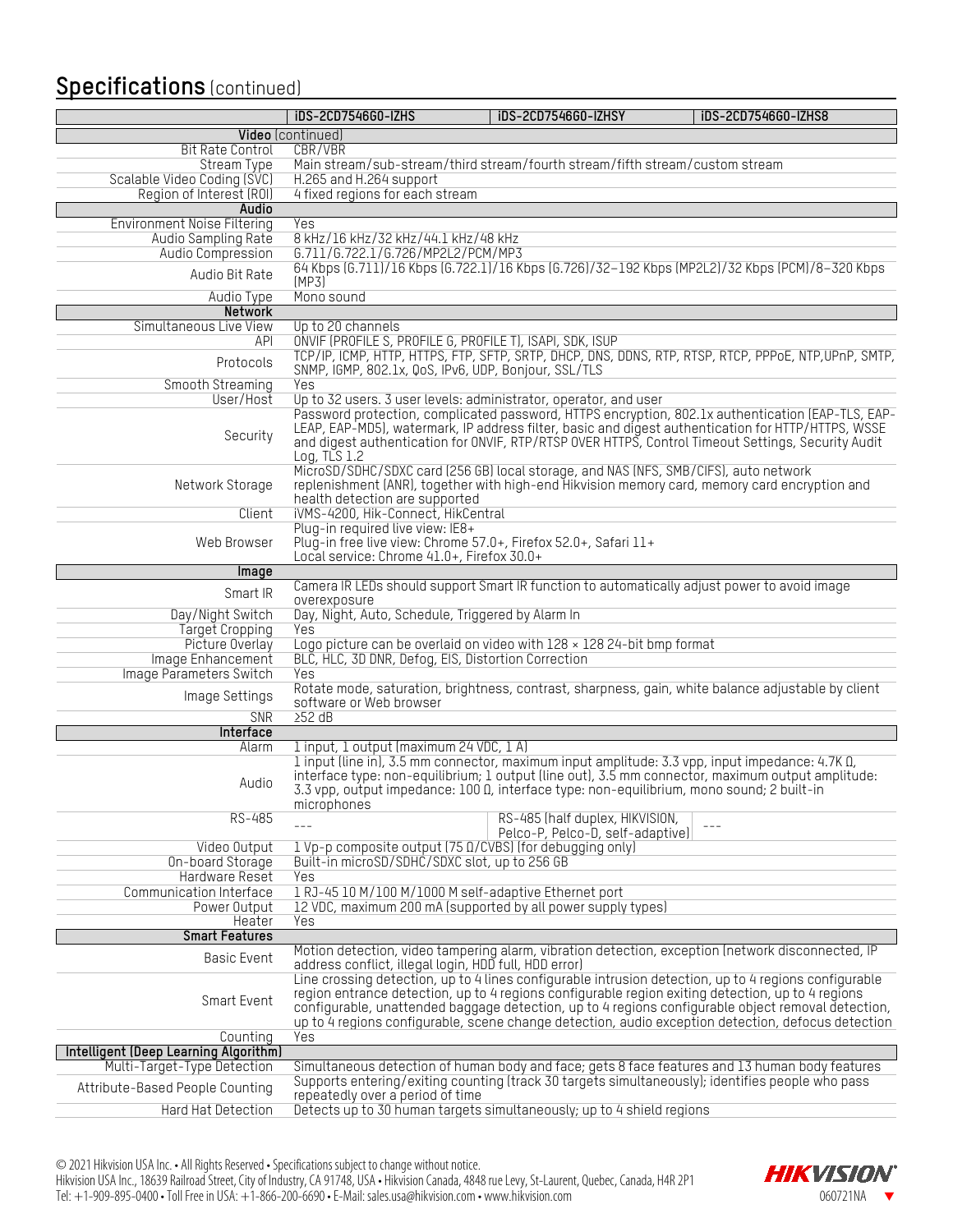### **Specifications** (continued)

|                                                                                                                                                                                                                                           |                                  | <b>iDS-2CD7546G0-IZHS</b>                                                                                                                                                                                                                                                                                                                                      | <b>iDS-2CD7546G0-IZHSY</b>                                                                                                                                                                                  | iDS-2CD7546G0-IZHS8                                     |  |  |
|-------------------------------------------------------------------------------------------------------------------------------------------------------------------------------------------------------------------------------------------|----------------------------------|----------------------------------------------------------------------------------------------------------------------------------------------------------------------------------------------------------------------------------------------------------------------------------------------------------------------------------------------------------------|-------------------------------------------------------------------------------------------------------------------------------------------------------------------------------------------------------------|---------------------------------------------------------|--|--|
| Intelligent (Deep Learning Algorithm) (continued)                                                                                                                                                                                         |                                  |                                                                                                                                                                                                                                                                                                                                                                |                                                                                                                                                                                                             |                                                         |  |  |
|                                                                                                                                                                                                                                           | Queue Management                 | Detects queuing-up people number, and waiting time of each person; generates reports to compare<br>efficiency of different queuing-ups and display the changing status of one queue; raw data export                                                                                                                                                           |                                                                                                                                                                                                             |                                                         |  |  |
|                                                                                                                                                                                                                                           | Premier Protection               | etc.                                                                                                                                                                                                                                                                                                                                                           | Line crossing, intrusion, region entrance, region exiting; alarm trigger by specified target types<br>(human, vehicle), filter out mistaken alarm caused by target types such as leaf, light, animal, flag, |                                                         |  |  |
|                                                                                                                                                                                                                                           | General                          |                                                                                                                                                                                                                                                                                                                                                                |                                                                                                                                                                                                             |                                                         |  |  |
|                                                                                                                                                                                                                                           | Linkage Method                   | Upload to FTP/NAS/memory card, notify surveillance center, send e-mail, trigger alarm output, trigger<br>recording, trigger capture, trigger recording: memory card, network storage, pre-record and post-<br>record; Trigger captured pictures uploading: FTP, SFTP, HTTP, NAS, e-mail; trigger notification: HTTP,<br>ISAPI, alarm output, e-mail            |                                                                                                                                                                                                             |                                                         |  |  |
|                                                                                                                                                                                                                                           | <b>Online Upgrade</b>            | <b>Yes</b>                                                                                                                                                                                                                                                                                                                                                     |                                                                                                                                                                                                             |                                                         |  |  |
|                                                                                                                                                                                                                                           | Dual Backup                      | Yes                                                                                                                                                                                                                                                                                                                                                            |                                                                                                                                                                                                             |                                                         |  |  |
|                                                                                                                                                                                                                                           | Web Client Language              | 33 languages: English, Russian, Estonian, Bulgarian, Hungarian, Greek, German, Italian, Czech, Slovak,<br>French, Polish, Dutch, Portuguese, Spanish, Romanian, Danish, Swedish, Norwegian, Finnish,<br>Croatian, Slovenian, Serbian, Turkish, Korean, Traditional Chinese, Thai, Vietnamese, Japanese,<br>Latvian, Lithuanian, Portuguese (Brazil), Ukrainian |                                                                                                                                                                                                             |                                                         |  |  |
|                                                                                                                                                                                                                                           | <b>General Function</b>          | Anti-flicker, 5 streams and up to 5 custom streams, EPTZ, heartbeat, mirror, privacy masks, flash log,<br>password reset via e-mail, pixel counter                                                                                                                                                                                                             |                                                                                                                                                                                                             |                                                         |  |  |
|                                                                                                                                                                                                                                           | Software Reset                   | Yes                                                                                                                                                                                                                                                                                                                                                            |                                                                                                                                                                                                             |                                                         |  |  |
|                                                                                                                                                                                                                                           | <b>Storage Conditions</b>        |                                                                                                                                                                                                                                                                                                                                                                | -30° to 60° C (-22° to 140° F), humidity 95% or less (non-condensing)                                                                                                                                       |                                                         |  |  |
|                                                                                                                                                                                                                                           | Startup and Operating Conditions |                                                                                                                                                                                                                                                                                                                                                                | -40° to 60° C (-40° to 140° F), humidity 95% or less (non-condensing)                                                                                                                                       |                                                         |  |  |
|                                                                                                                                                                                                                                           |                                  | Two-core terminal block.                                                                                                                                                                                                                                                                                                                                       | Three-core terminal block,                                                                                                                                                                                  | Two-core terminal block,                                |  |  |
|                                                                                                                                                                                                                                           | 12 VDC ±20%                      | reverse polarity protection                                                                                                                                                                                                                                                                                                                                    | reverse polarity protection                                                                                                                                                                                 | reverse polarity protection                             |  |  |
| Power<br>Supply                                                                                                                                                                                                                           | 24 VAC ±20%                      | Two-core terminal block.<br>reverse polarity protection                                                                                                                                                                                                                                                                                                        | Three-core terminal block.<br>reverse polarity protection                                                                                                                                                   | Two-core terminal block.<br>reverse polarity protection |  |  |
|                                                                                                                                                                                                                                           | PoE                              | 802.3at, Type 2, Class 4                                                                                                                                                                                                                                                                                                                                       | 802.3at, Type 2, Class 4                                                                                                                                                                                    | 802.3at, Type 2, Class 4                                |  |  |
|                                                                                                                                                                                                                                           |                                  | 12 VDC, 1.16 A, maximum 13.9 W                                                                                                                                                                                                                                                                                                                                 |                                                                                                                                                                                                             |                                                         |  |  |
| Power<br>Consumption                                                                                                                                                                                                                      | With Extra Load                  | PoE (802.3at, 42.5 V to 57 V), 0.33 A to 0.25 A, class 4                                                                                                                                                                                                                                                                                                       | ("with extra load" means that an extra device is connected to and powered by the camera)                                                                                                                    |                                                         |  |  |
| and Current                                                                                                                                                                                                                               | Without Extra Load               | 12 VDC, 0.98 A, maximum 12.5 W<br>PoE (802.3at, 42.5 V to 57 V), 0.3 A to 0.22 A, class 4                                                                                                                                                                                                                                                                      |                                                                                                                                                                                                             |                                                         |  |  |
|                                                                                                                                                                                                                                           | Power Interface                  | Two-core terminal block                                                                                                                                                                                                                                                                                                                                        | Three-core terminal block                                                                                                                                                                                   | Two-core terminal block                                 |  |  |
|                                                                                                                                                                                                                                           | Camera Material                  | Aluminum alloy body                                                                                                                                                                                                                                                                                                                                            |                                                                                                                                                                                                             |                                                         |  |  |
|                                                                                                                                                                                                                                           | Camera Dimension                 | $0.162$ mm × 141.8 mm $0.4"$ × 5.6"                                                                                                                                                                                                                                                                                                                            |                                                                                                                                                                                                             |                                                         |  |  |
|                                                                                                                                                                                                                                           | Package Dimension                | 251 mm $\times$ 215 mm $\times$ 189 mm (9.9" $\times$ 8.5" $\times$ 7.4")                                                                                                                                                                                                                                                                                      |                                                                                                                                                                                                             |                                                         |  |  |
|                                                                                                                                                                                                                                           | Camera Weight                    | 1480 g (3.3 lb)                                                                                                                                                                                                                                                                                                                                                | 1550 g (3.4 lb)                                                                                                                                                                                             | 1480 g (3.3 lb)                                         |  |  |
|                                                                                                                                                                                                                                           | With Package Weight              | $2407 \overline{q}$ (5.3 lb)                                                                                                                                                                                                                                                                                                                                   | $2206$ g (4.9 lb)                                                                                                                                                                                           | $2407 \frac{1}{9}$ (5.3 lb)                             |  |  |
|                                                                                                                                                                                                                                           | Anti-IR Reflection Bubble        | Yes                                                                                                                                                                                                                                                                                                                                                            |                                                                                                                                                                                                             |                                                         |  |  |
|                                                                                                                                                                                                                                           | Metadata                         |                                                                                                                                                                                                                                                                                                                                                                |                                                                                                                                                                                                             |                                                         |  |  |
|                                                                                                                                                                                                                                           | Metadata                         |                                                                                                                                                                                                                                                                                                                                                                | Metadata of intrusion detection, line crossing detection, region entrance detection, region exiting<br>detection, unattended baggage detection, object removal, face capture, and queue management          |                                                         |  |  |
|                                                                                                                                                                                                                                           | Approvals                        |                                                                                                                                                                                                                                                                                                                                                                |                                                                                                                                                                                                             |                                                         |  |  |
|                                                                                                                                                                                                                                           | Class                            | Class B                                                                                                                                                                                                                                                                                                                                                        |                                                                                                                                                                                                             |                                                         |  |  |
| FCC (47 CFR Part 15, Subpart B); CE-EMC (EN 55032: 2015, EN 61000-3-2: 2014, EN 61000-3-3: 2013, EN<br><b>EMC</b><br>50130-4: 2011 +A1: 2014); RCM (AS/NZS CISPR 32: 2015); IC (ICES-003: Issue 6, 2016); KC (KN 32: 2015,<br>KN 35:2015) |                                  |                                                                                                                                                                                                                                                                                                                                                                |                                                                                                                                                                                                             |                                                         |  |  |
|                                                                                                                                                                                                                                           | Safety                           |                                                                                                                                                                                                                                                                                                                                                                | UL (UL 60950-1); CB (IEC 60950-1:2005 + Am 1:2009 + Am 2:2013); CE-LVD (EN 60950-1:2005 + Am<br>1:2009 + Am 2:2013); BIS (IS 13252(Part 1):2010+A1:2013+A2:2015); LOA (IEC/EN 60950-1)                      |                                                         |  |  |
| Environment                                                                                                                                                                                                                               |                                  |                                                                                                                                                                                                                                                                                                                                                                | CE-RoHS (2011/65/EU); WEEE (2012/19/EU); Reach (Regulation (EC) No 1907/2006)                                                                                                                               |                                                         |  |  |
|                                                                                                                                                                                                                                           | Protection                       | IP67 (IEC 60529-2013), IK10 (IEC 62262:2002)                                                                                                                                                                                                                                                                                                                   |                                                                                                                                                                                                             |                                                         |  |  |
| Anti-Corrosion Protection                                                                                                                                                                                                                 |                                  | $---$                                                                                                                                                                                                                                                                                                                                                          | NEMA 4X (NEMA 250-2018)                                                                                                                                                                                     | $- - -$                                                 |  |  |